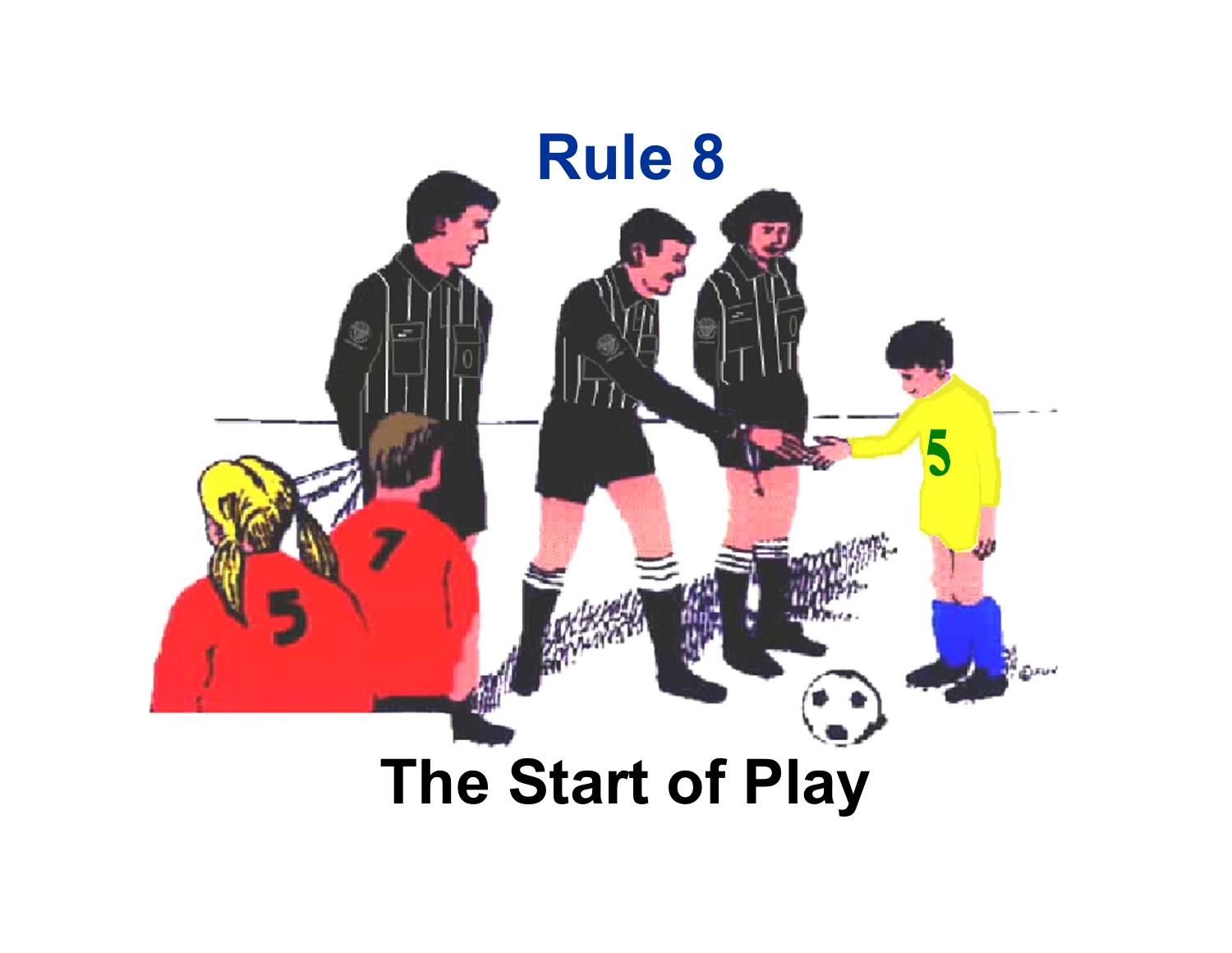# **TOPICS**

- $_{\rm y}$  Coin toss
- ❖ Kick-off
- ❖ Location of players
- ❖ Scoring directly from kick-off
- $\mathbf y$  Referee's signal for start of play
- $\mathbf y$  Kick-off infractions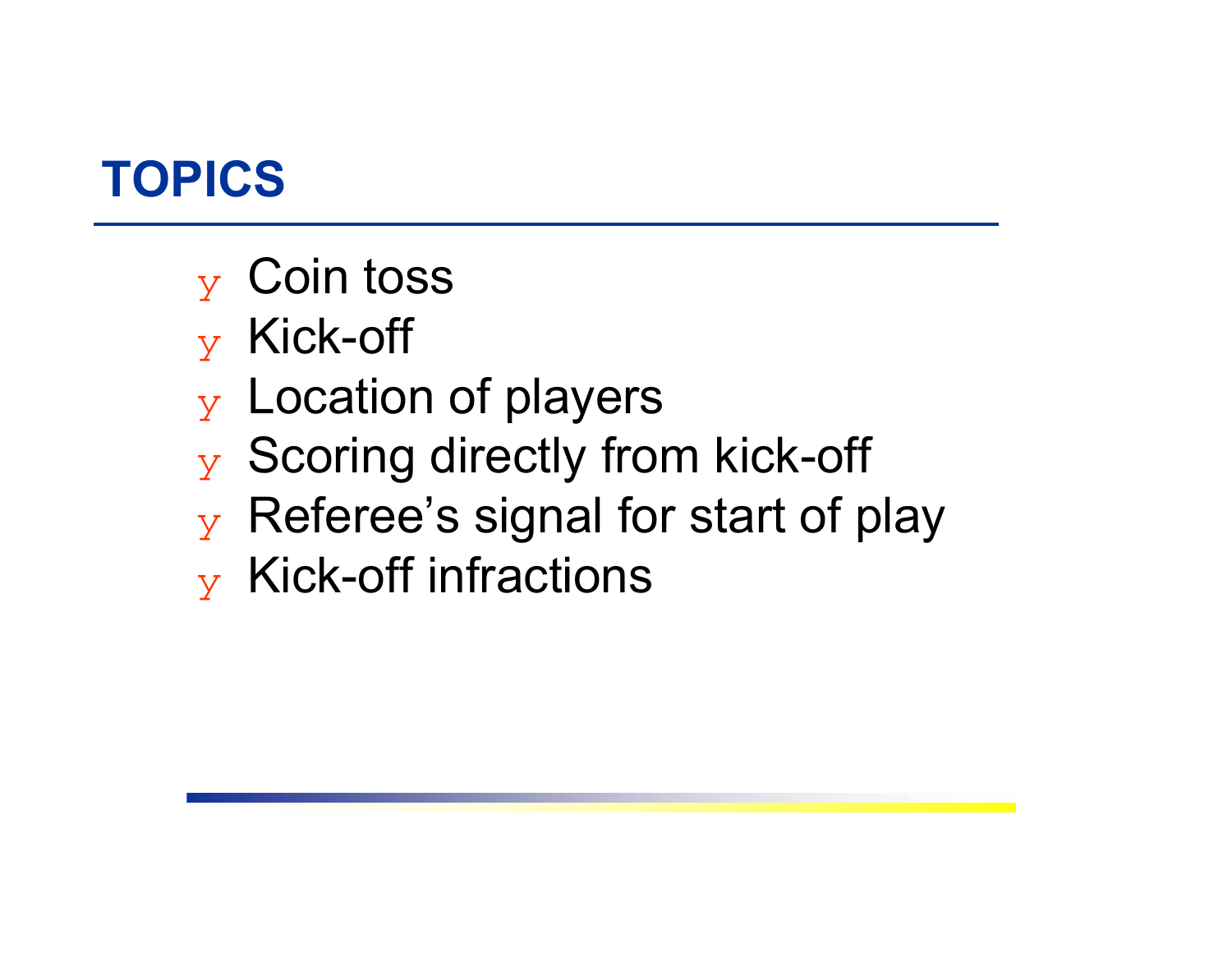#### **COIN TOSS – with captains and head coaches**

- $\mathbf y$  Introductions
- $\mathbf y$  Referee tosses coin, who calls it?
	- $_\mathrm{\text{x}}\,$  The visiting captain
- $\mathbf y$  Winner picks end to defend or kick-off
- $\mathbf y$  Loser kicks-off or selects end to defend
- $\mathbf y$  Ask head coaches if players are properly and legally equipped
- $\mathbf y$  Read the Sportsmanship card
- $\mathbf y$  Be friendly, cordial and brief
	- $\mathrm{\mathbf{\mathbf{x}}}$  Do not coach or lecture
- y Start game on time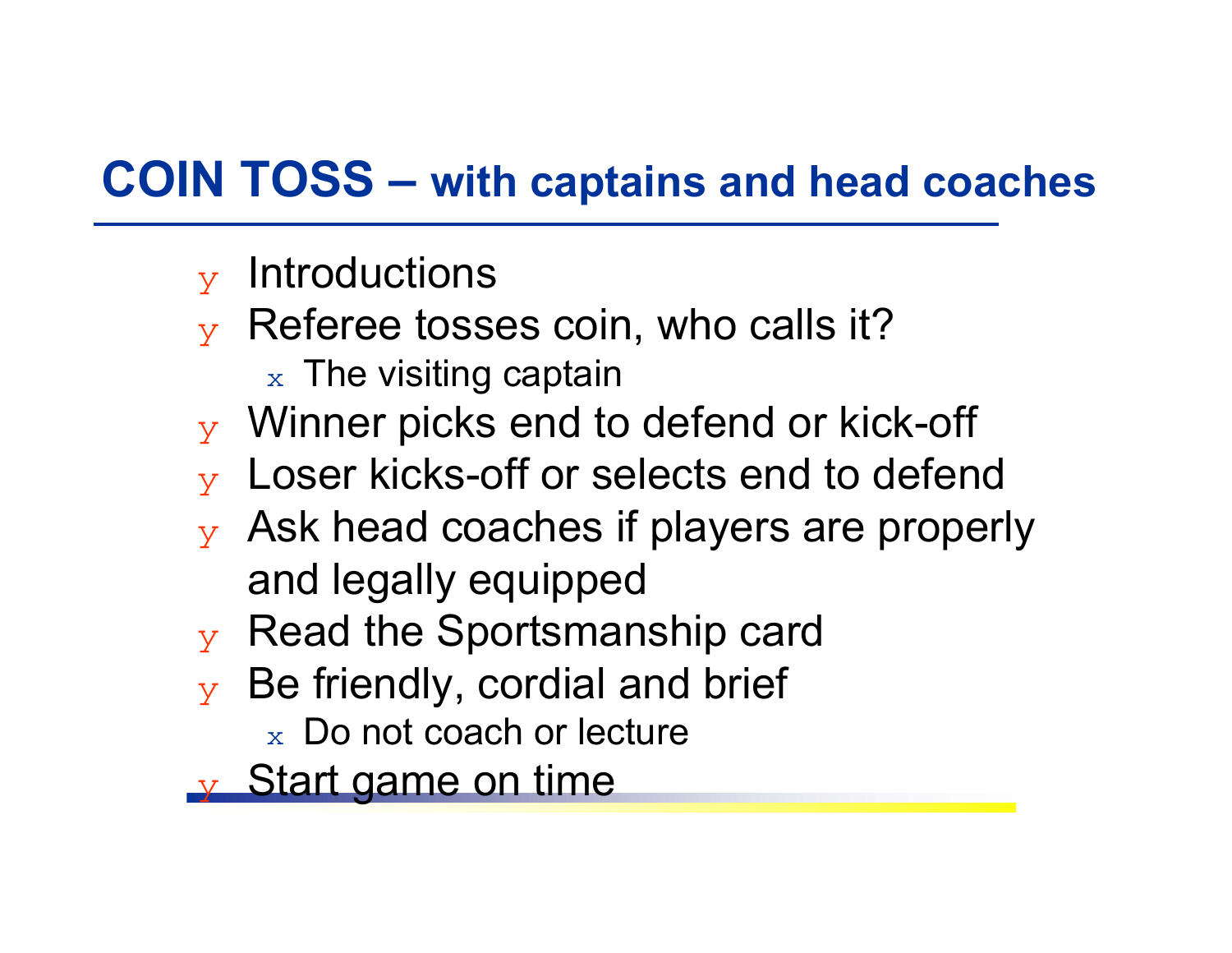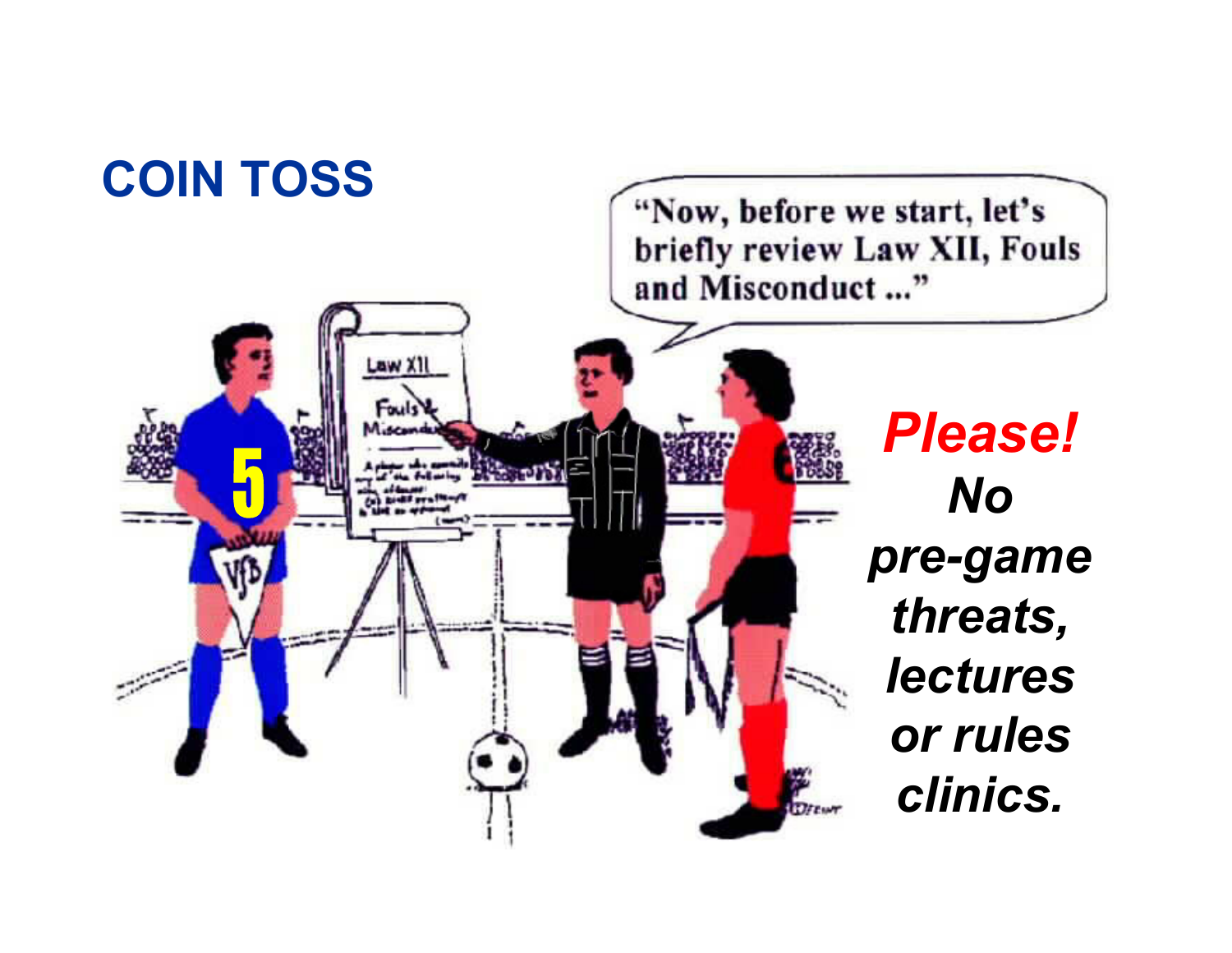#### **KICK-OFF MECHANICS**

## **Prior to kick-off (5 minutes)**

- $\mathbf y$  Referee team enters field
- ❖ Conducts coin toss
- ❖ Records result of coin toss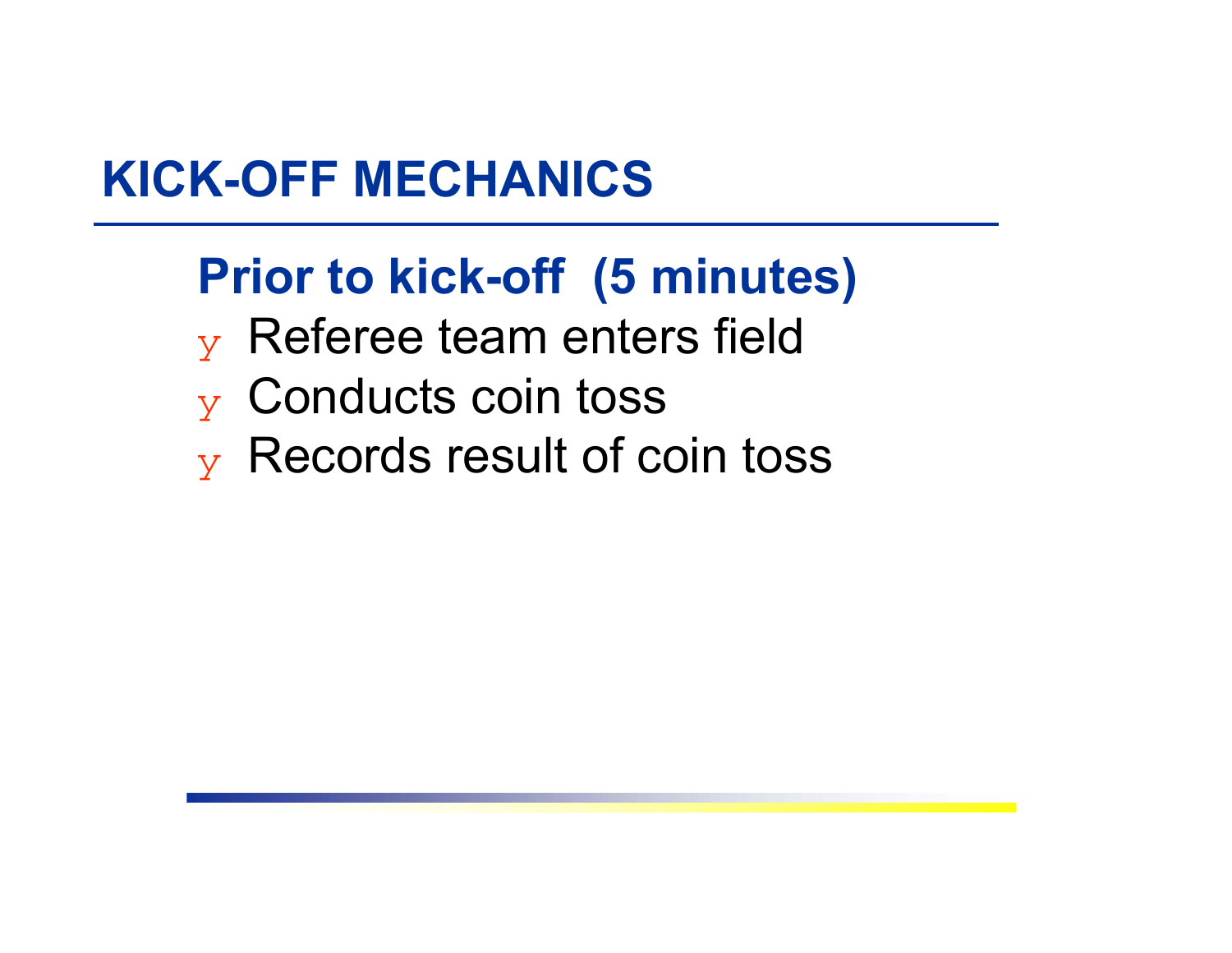# **KICK-OFF MECHANICS (cont.)**

# **One minute before kick-off:**

## $\mathbf y$  Referees

- $\mathrm{\mathbf{x}}\,$  Supervise clearing of the field
- $\mathrm{\mathbf{x}}\,$  Supervise bench area
- $\rm{_{x}}$  Take positions
- $_\mathrm{\text{x}}$  Count players in their half
- $_\mathrm{\text{x}}$  Visually check with partner for readiness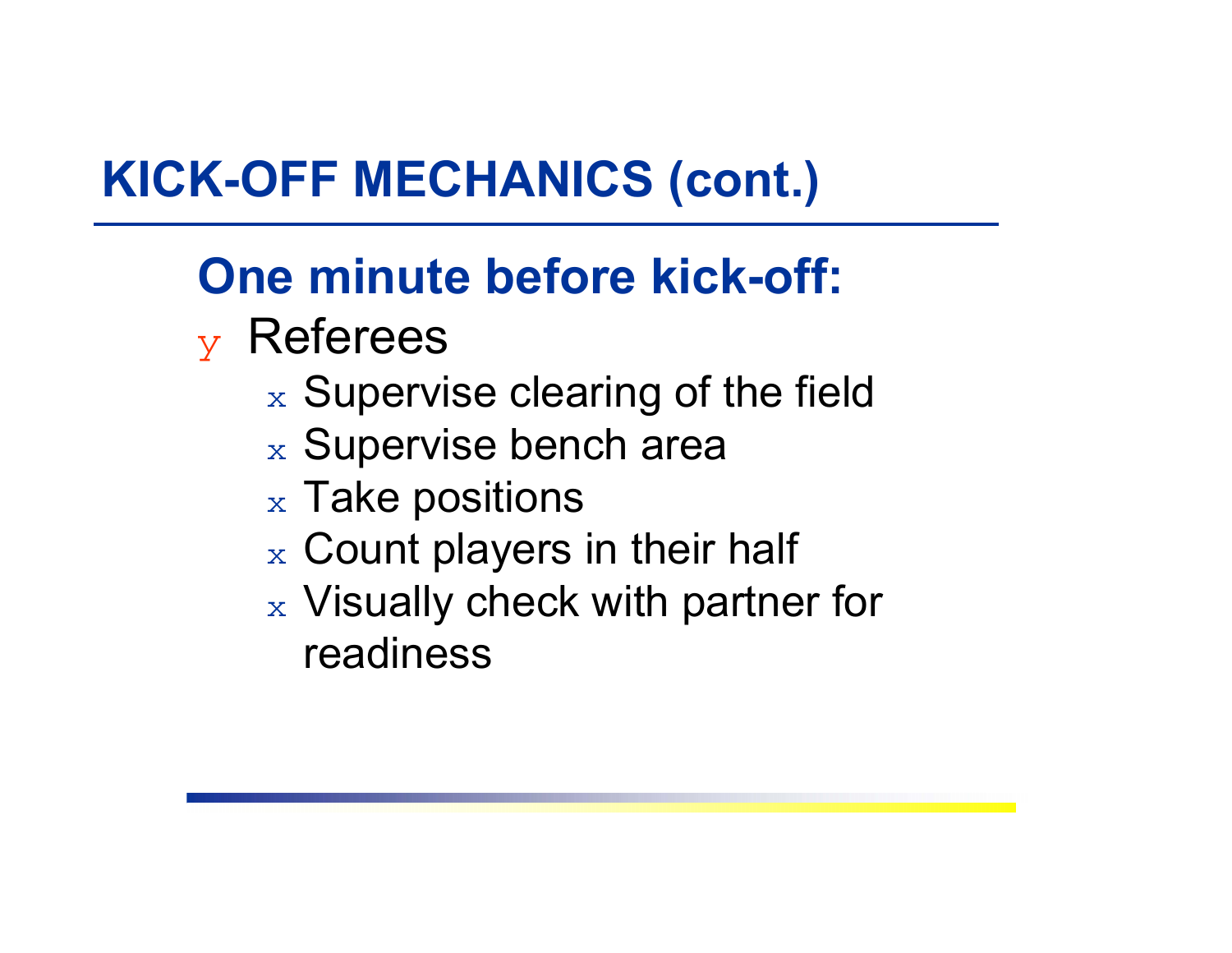# **KICK-OFF MECHANICS (cont.)**

#### **At kick-off:**

- $\mathbf y$  Each team in own half of field
- $\mathbf y$  Defenders at least 10 yards from ball
- $\mathbf y$  Ball stationary on center mark
- $\mathbf y$  Referee signals for kick-off
- $\mathbf y$  Ball is in play when it is kicked and moves forward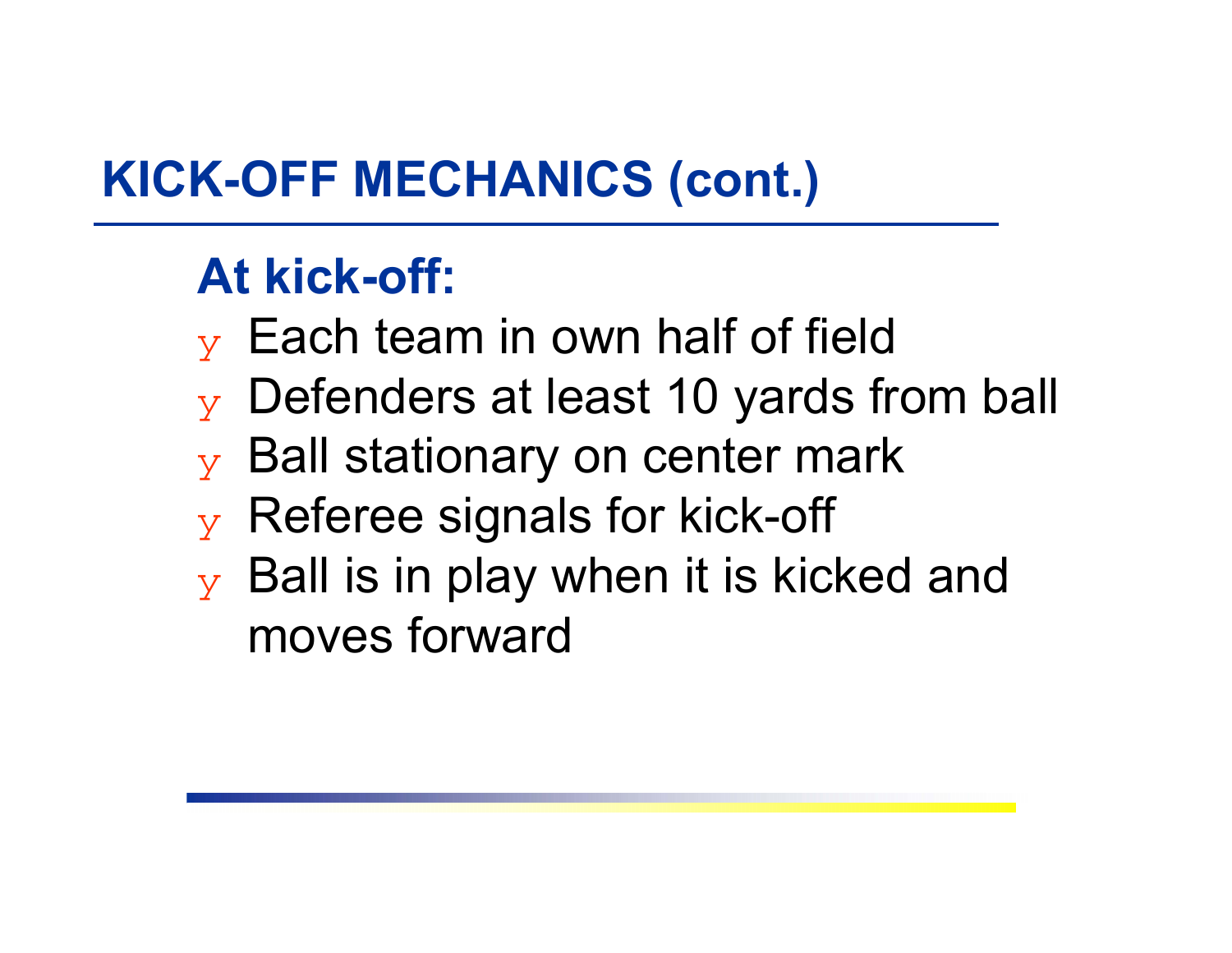# **KICK-OFFS**

### **When:**

- $\mathbf y$  Start of game
- $\mathbf y$  After each goal
	- $\mathrm{\mathbf{x}}\,$  By team scored upon
- $\mathbf y$  Start of second half
	- $\mathrm{\mathbf{x}}\,$  By team that did not kick-off in first half
	- $_\mathrm{\textnormal{x}}\,$  Teams switch ends
- $\overline{y}$  Start of each overtime period

A goal may be scored directly from a kick-off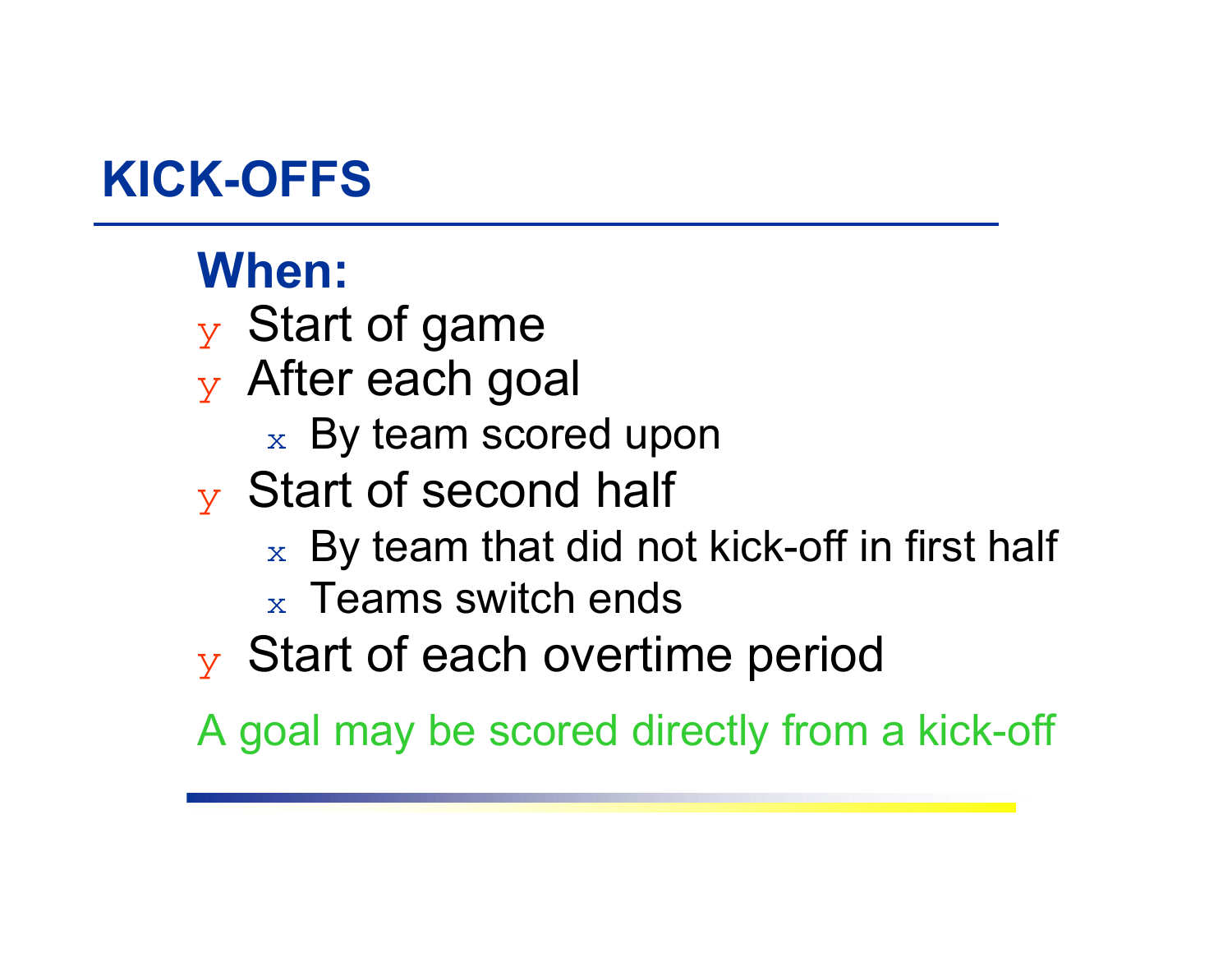## **INFRACTIONS AT KICK-OFF**

- $\mathbf y$  Players in wrong half of field
- ❖ Ball does not move forward
- $\mathbf y$  Taken before referee's signal Retake the kick
- $\mathbf y$  Kicker plays ball a second time "double touch" -

IFK to opponent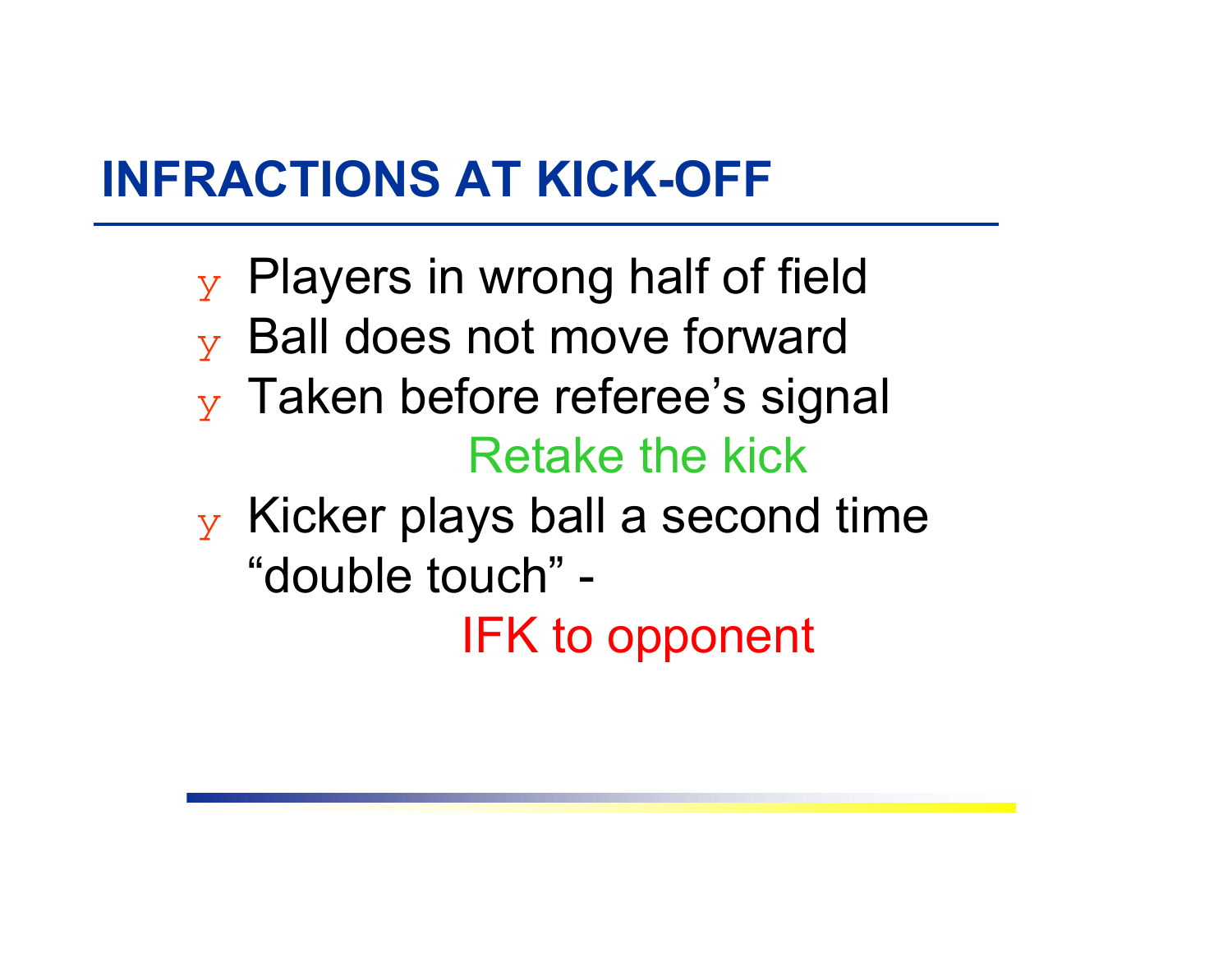#### **REVIEW**

 $_{\rm y}$  Coin toss  $_\mathrm{\textnormal{x}}$  Brief and cordial  $\mathbf y$  Who calls it?  $_\mathrm{\text{x}}$  The visitor calls it.  $\mathbf y$  What choice does the winner have?  $\rm{_{\rm x}}$  Which goal to defend or kick-off ❖ What will the loser get to do?  $\rm{_{x}}$  Kick off or select goal to defend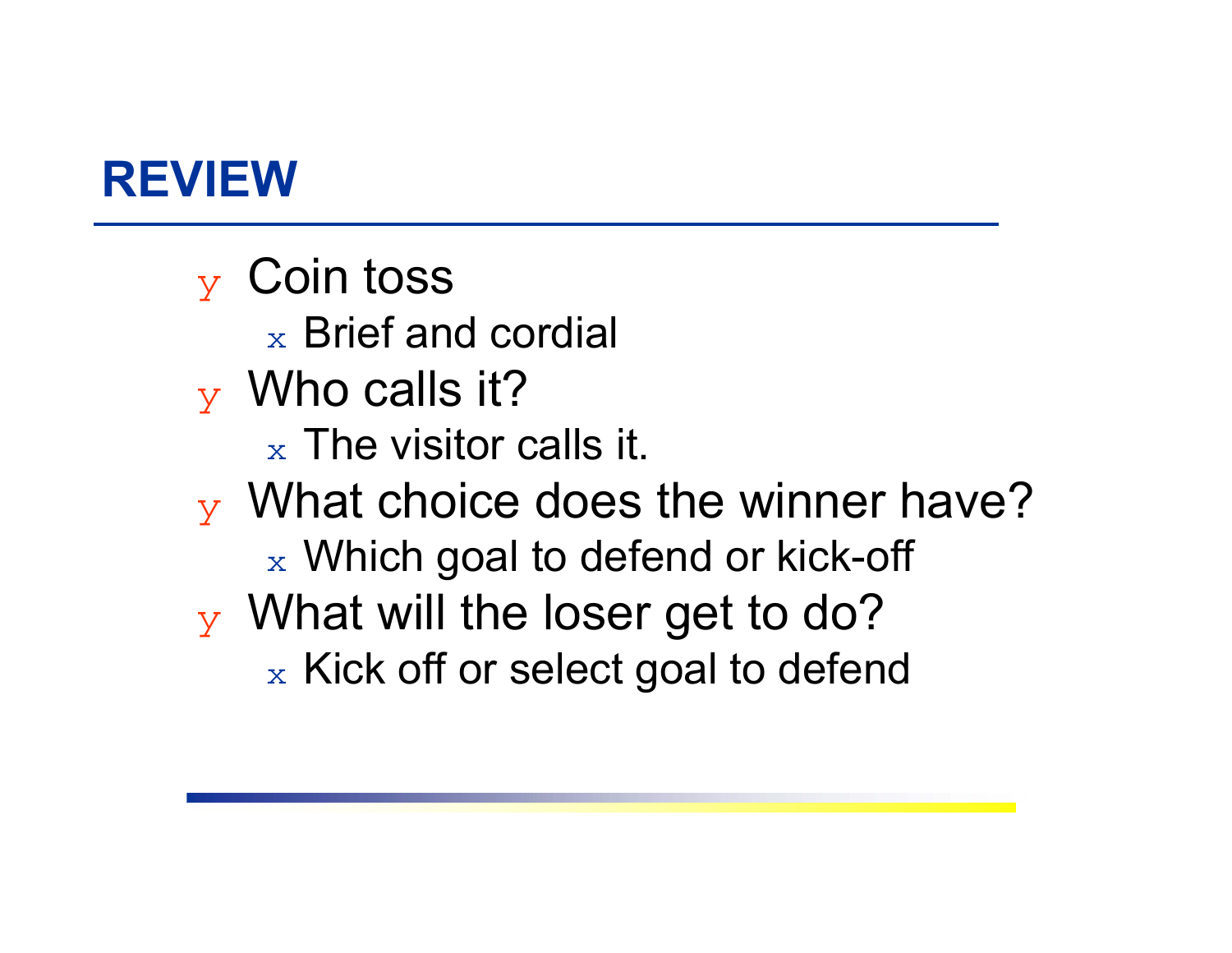### **REVIEW**

## **At the kick-off:**

- $\mathbf y$  Where are the players?  $\rm{_{\rm x}}$  Players are in their own half of field
- $\mathbf y$  How far away are the defenders
	- $_\mathrm{\text{x}}$  At least 10 yards from ball
- $\mathbf y$  When is the ball in play?
	- $_\mathrm{\text{x}}$  When it is kicked forward
- $\mathbf y$  Can a goal be scored directly?
	- $_\mathrm{x}$  Yes
- $\gamma$  Must there be a signal for play to start?
	- $_\mathrm{\text{x}}$  Yes; the whistle